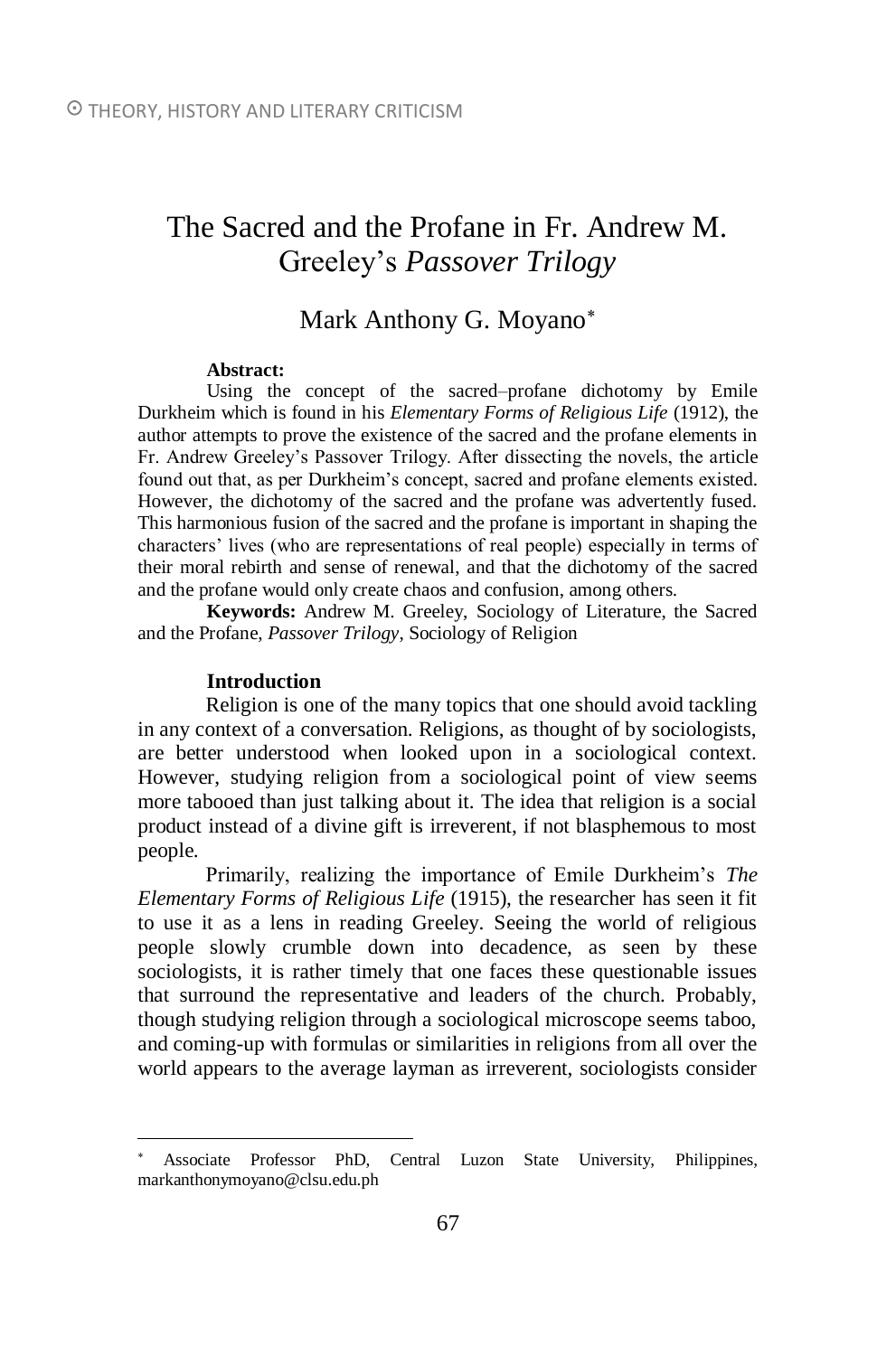this endeavor of studying religion as a must in understanding better the nature, not only of religion, but also of humanity itself.

Though always mentioned in loudest whispers, the leaders of the Catholic religion have shown wanton profanity in many situations. Father Andrew M. Greeley, an Irish-American Roman Catholic priest, who was also a sociologist, journalist and novelist, has dared narrate the stories of the clergy. He has put these profanities into the light. Following the tradition of Graham Greene, he was able to show the light and dark side of the seminarians' and full-fledged priests' life in his novels. In his stories, he has shown the world about the horrid reality behind the men of the Catholic Church. With his fictions, he has become one of the most controversial novelists of his time – probably more controversial than D.H. Lawrence, Nathaniel Hawthorne, and James Joyce combined. Sadly, Greeley's novels have yet to impact on the (Catholic) sensibilities of his readers. Although he was a leader of the Catholic Church, one sees in his novels that priests like his main characters are very vulnerable to temptations. This choice of the author's subject matter is deeply disturbing, especially for narrow-minded and closed-minded individuals, when one thinks that the author is himself a priest.

#### **Discussion**

The sacred and the profane are not something to be identified as good or evil. The sacred is something that represents the interests of the society, usually made flesh in sacred symbols. Consequentially, anything that shows individuality or rebellion against the norms of the society is considered profane. This theory further shows the possibility that sacred things may appear or be held evil in the same manner that profane things good.

In other words, the concept of good and evil is highly subjective. Even Sartre's (1976) *Morality without Religion* explicitly says that a religious man is not a moral man necessarily. For Durkheim, anything that considers the interest of the society is the sacred element.

## *Fidelity to Commitment, as embodied in Marriage Vows and Priestly Vows*

Greeley's *Thy Brother's Wife*, which is basically a story about forms of commitment, represents the Holy Thursday liturgy. The novel reminds us the story of Jesus, two thousand years ago during the Feast of the Unleavened Bread – also the Holy Thursday among the Catholics – when He *committed* Himself to the apostles.

Although the theme of the Holy Thursday is the fidelity to the Father's will, as upheld in the Catholic Church, Greeley obviously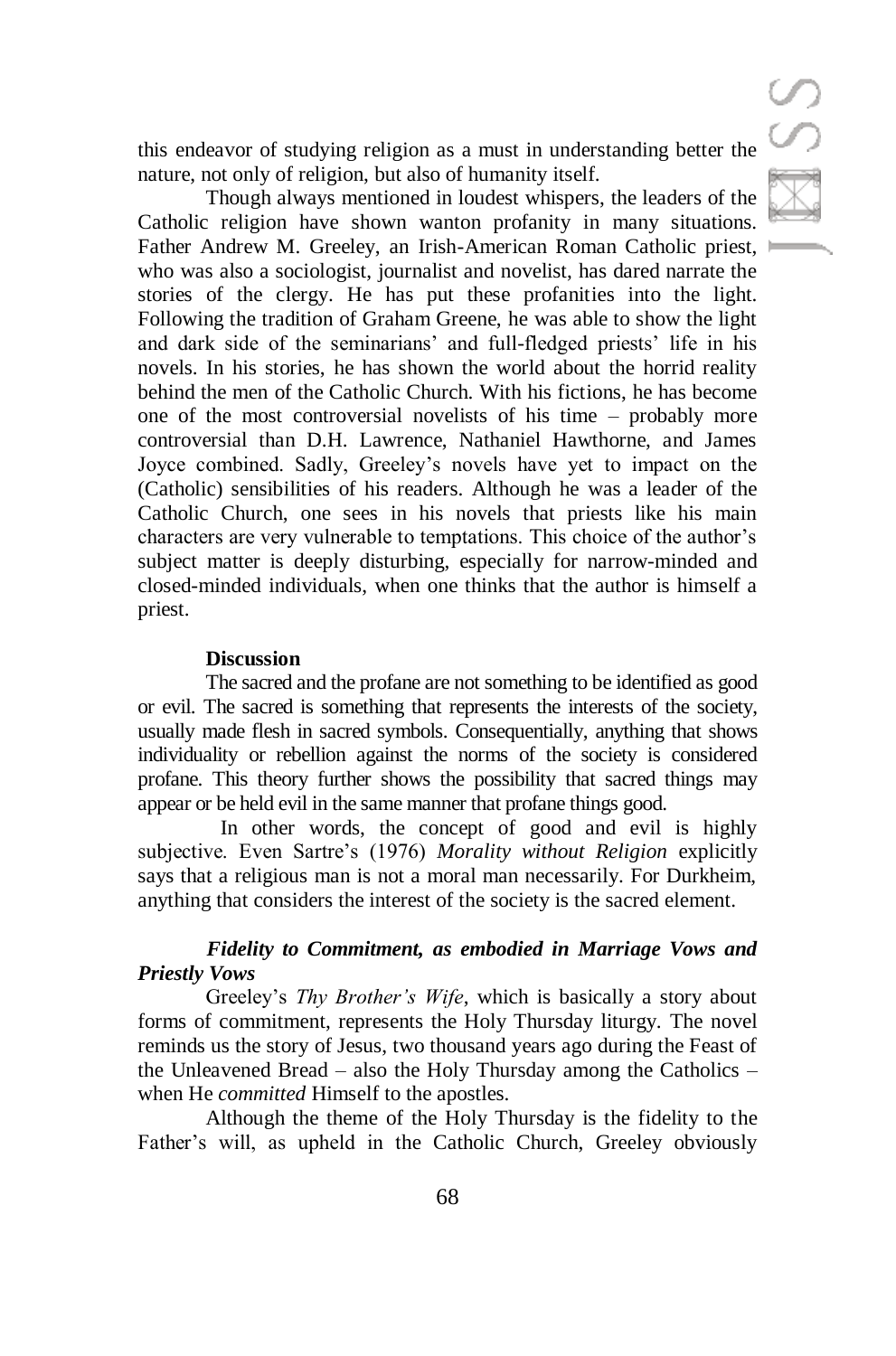emphasizes the theme of commitment in the novel – appropriately making the first sacred component – the fidelity to commitment.

Moreover, most of the important events in the novel happen during the Holy Thursday, the eight books that divide the events in the novels under study start with the verse from Book of John – except Book VIII, which also includes the Prayer of Priestly Recommitment – most of it from Chapter 13 which talks about Jesus' washing His disciples' feet – a sign of commitment, as much as humility of God.

From the Catholic stance, the Holy Thursday is a celebration of commitment, as much as the day of renewing the commitments of priests to the Holy Catholic Church and to the priestly works of the men of the cloth.

Among the events in the novel, the most striking and the most memorable Holy Thursdays are the ones when Sean has been offered the position of Archbishop of Chicago. Although he has rejected the position many times before for feeling unworthy of it, especially after touching Nora, he accepts it later – on a Holy Thursday.

Sean's acceptance for the work as an archbishop is not the disturbing one, but the number of times he rejects it – even other positions earlier in the story which he accepts are much against his will or better judgment. He only accepts them finally, after much agonizing, because of his commitment to the Church. However, he has tried several times to get out of the priesthood by giving harsh and public comments and reactions against other priests and the politics of the Catholic Church. For instance, when he is interviewed by reporters about his stance on birth control, he frankly tells the reporters that it is the couple's choice (163). Also, when Sean reacts to the promotion of a colleague who has an issue on homosexuality, he says fervently that God "deliver [them] from a faggot bishop" (164) in front of his colleagues. Another form of resistance against the strict catholic dogma is reflected in his letter to Paul and Nora where he writes: "… the Church has lost its touch with the problems and needs of contemporary human beings… I find that I'm against everything" (136).

And the worst, as an ordained priest, when Sean frankly and openly questions the Pope's authority (166). Ironically, instead of being kicked out of priesthood, as he silently, fervently wished, he is being promoted for his sense of forthrightness; better yet, "honesty".

He has become painfully honest and open about his feelings, after he had shown his physical intimacy with his brother's wife, Nora. After he and Nora have consummated their love, Sean was never the same stable, committed priest. He wishes to severe his connection with the Church, but he would not do it out of his own volition. He would like other people to kick him out, and not destroy his own commitment.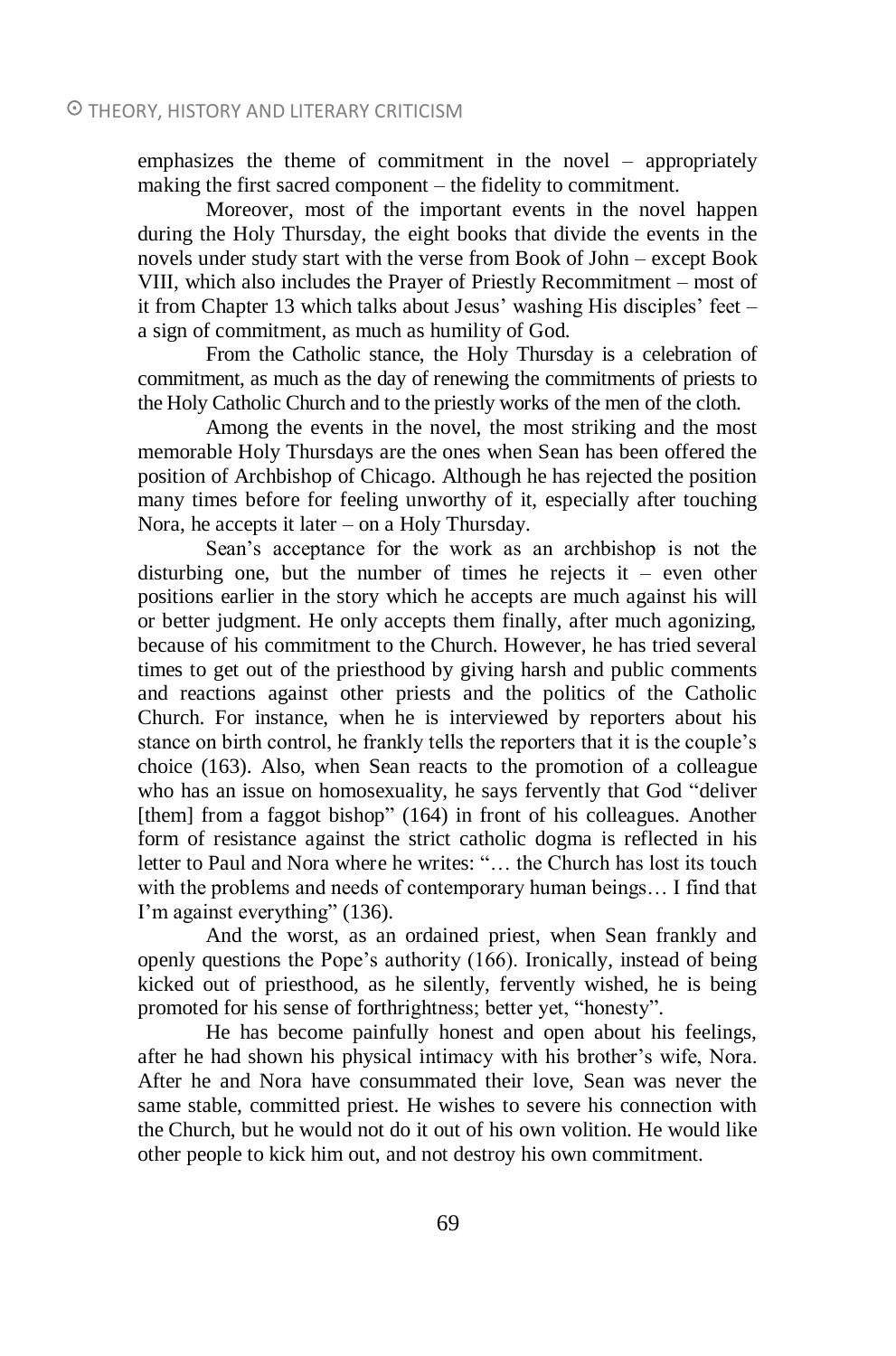Eventually, although he has "imperfectly kept" his promise and commitment, as Greeley said, he kept it. He wants to marry Nora so much that he has done everything to be defrocked, apostatized, and ousted from the Church. Yet, in the end, it is Nora herself who helps Sean settle his mind down on his commitments rather than his love for Nora he kept bottled up inside his heart. She strongly holds that their commitments are much holier than the love they feel for each other. Being together with the person he loves is not worth it, if the price exacted calls for the banishment from the Church and from everything he believes in.

The commitments that Sean keeps are sacred to him; however, many are the times when he has been tempted to quit the priesthood – the most striking moment is when he finally possessed Nora. Before that critical moment, anybody who would try to seduce and sleep with him fails, but when Sean and Nora give in to their passion in the absence of her husband on a similar illicit affair, Sean does not hesitate either. They make love on the beach. He does not feel guilty about it though, at least for a while. Only at the last night together does Sean feel remorse in him, saying "Oh God, what have we been doing Nora? What terrible things have we been doing?" (173). Nora believes, though, that they are not committing any sin, "I refuse to think that this is wrong. We're not committing sin…" (173). Her statement only shows two things: first, her character appears stronger than Sean's; and second, she feels that they have the right love at the right time. However acceptable her rationalization regarding their sin, she cannot still hide the fact that they have committed adultery – this sin is crystal-clear.

After Sean's epiphany, he then remembers his promises and Nora's. Sean feels so confused that he does not know what to do with their broken promises: his promises to the Church and Nora's to her husband. "Neither one of us is going to give up our commitments, Sean. I'm going back to Paul. You're going back to your Church" (173), insists Nora, as though she controls the situation. She even thinks she knows how God thinks by claiming, "I'm sure God doesn't think it's wrong" (173)*.*

This momentous event in their existence has brought an aftereffect on their lives. Sean, by contrast, has become an outspoken and liberal priest, probably, his explicit way of being out of the Church. He does not want it to come from him, so he shows that he is a voluble, renegade kind of priest to instigate the Church to cast him out, but the irony of it all is, when he is even promoted as an Auxiliary Bishop of Chicago.

Before, much against his disbelief in God, he talks to God in his journal as if He is nearby. Sean even says his reason why he is so keen in keeping his commitments to the Church, although he claims he has no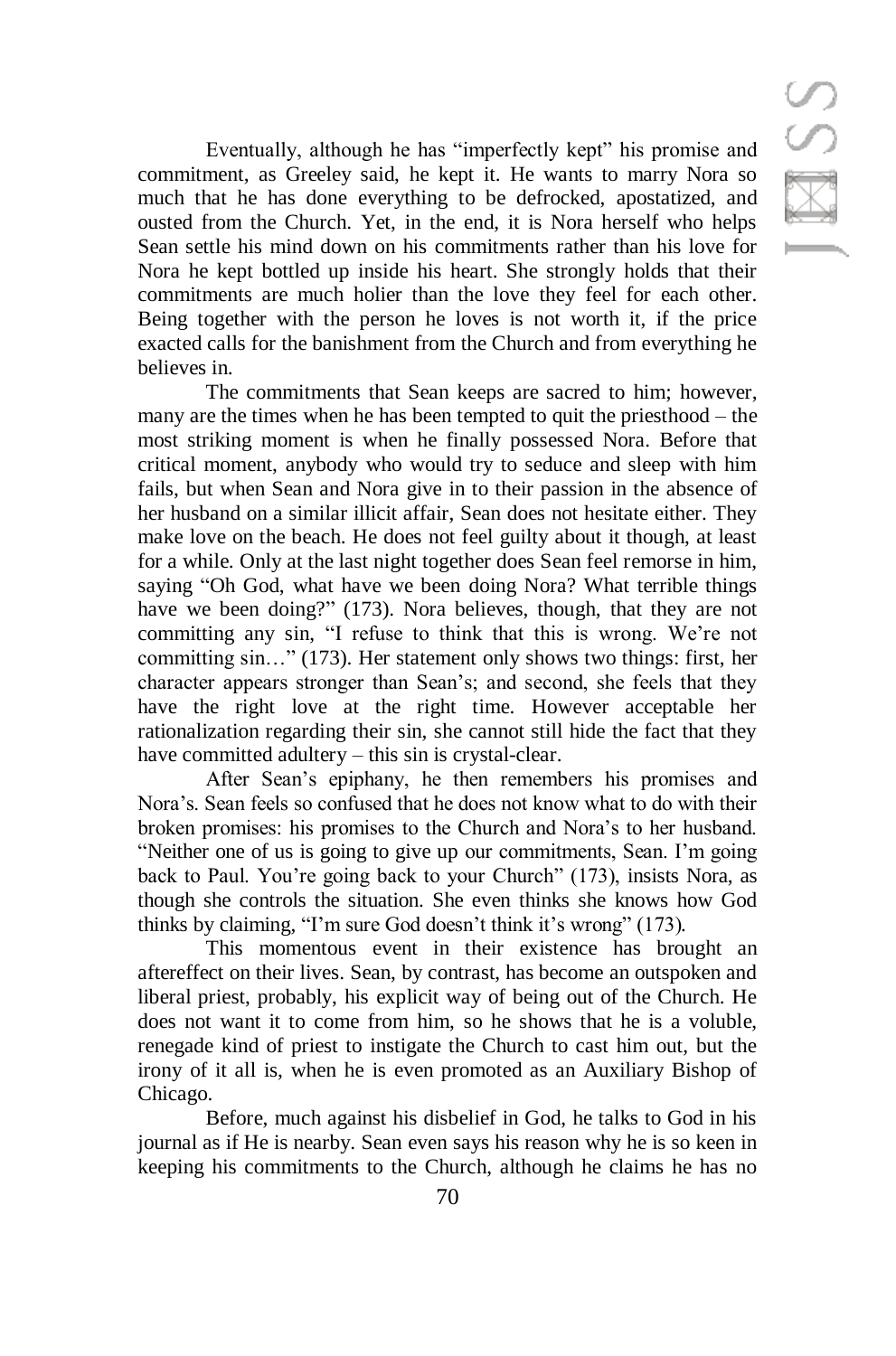#### THEORY, HISTORY AND LITERARY CRITICISM

faith, "not believing in you (God), I tried to believe in the Church… Not able to make a commitment to you, I made a commitment to the priesthood…" (149). At this point, Sean is struggling. He is confused about the sacredness of his commitments, since the Church he believes in is "collapsing" all around him, "not able to make a commitment to you (God), I made a commitment to the priesthood; and the priesthood is crumbling. I wonder if I ought not to leave like everyone else? I wonder if commitments – any commitment and every commitment – are not tragic mistakes". In the context of the social milieu, this incident points to how a number of religious people have left the church, engaged in politics and become sexually active.

And now that Sean has failed to keep his commitments to the Church, he wants out. He feels guilty, yes, but not because he believes he sins against God, but because of his overweening hybris – pride. When he admits to Jimmy McGuire about his adultery, his friend only says "The truth is, you damn fool, that what bothers you is not the sin, which God forgives, but the mark on your stainless white record. Sean Cronin isn't perfect" (205).

Nora, not much unlike Hester Prynne in Hawthorne's *The Scarlet Letter* (1988), on the other hand, has faced the consequences of her actions bravely. She is unsure whose son is Mickey. But as she tells Sean, "he is a Cronin", the father does not matter. She realized that, after all, she is a mere human being, "welcome into the human race" (194). She finally finds peace after the Funeral Mass for Sean's mother.

She comes to us readers the only one to have felt the Presence of the Holy Spirit. Instead of feeling it, Sean realizes in the end that the sign (Nora) he has been asking long before is already given him. He wrote in his journal, "You damn fool! You missed God's sign for thirty years" (302). It dawns on him that God has always answered his prayer about the most sought for.

For the commitments they have, despite their chance and rights to be married, they do not choose to be married. Although Sean shouts that he does not believe in them anymore, Nora makes him realize gradually that the commitments they have should always be honored: Sean's commitment as a priest and Nora's in discharging the duty of a president in the family company.

However, although Nora and Sean are vital parts of the sacrality of commitments, the main keys in identifying the sacred and the profane in the first part of the trilogy probably lie in the brothers' representation: Sean and Paul – who metaphorize the sacred and the profane respectively – are obvious symbols of the dichotomy, which are inseparable and dependent on each other like the brothers in the story.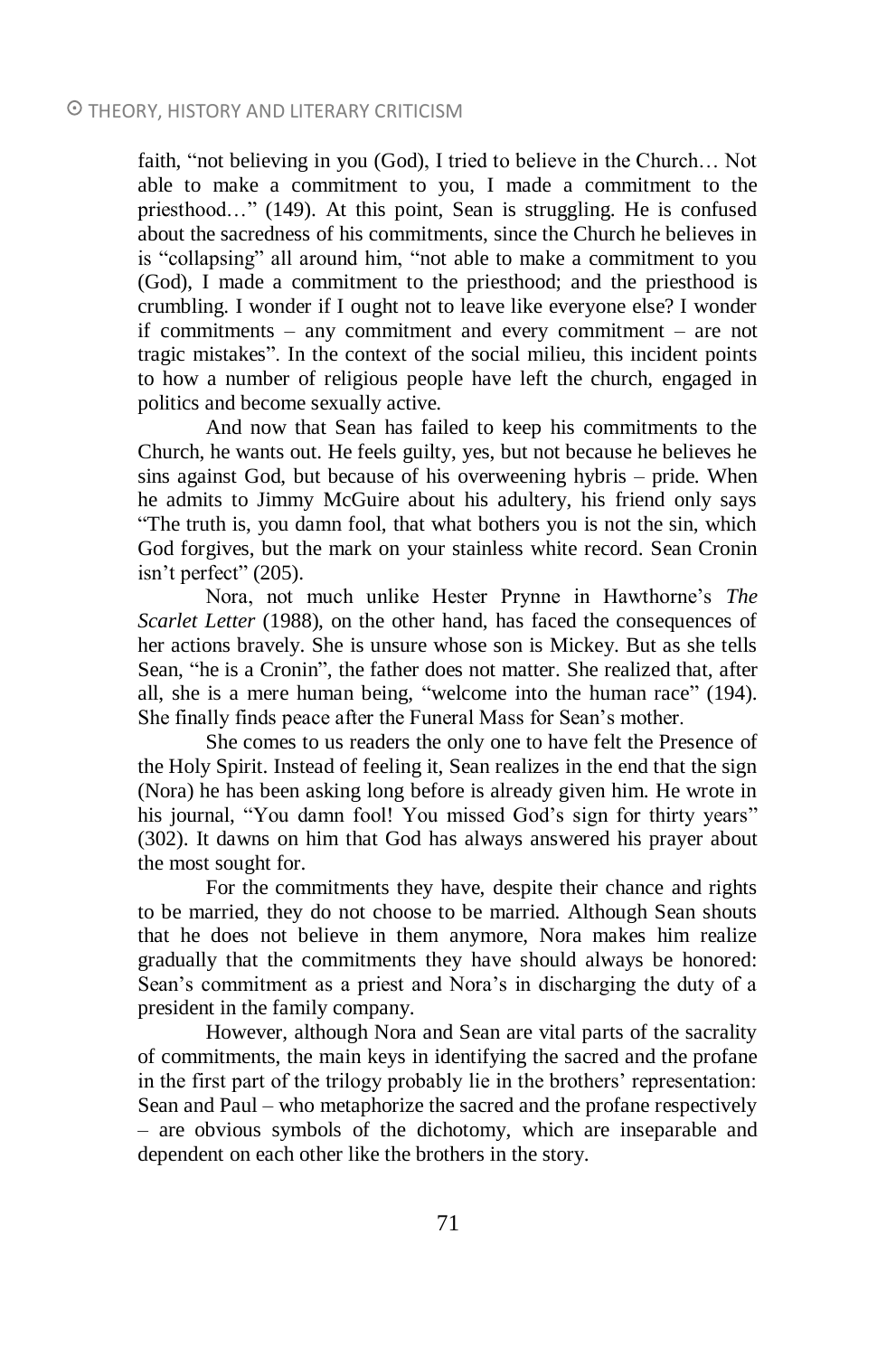As for Paul Cronin, he never honors any commitment he makes – he even makes "commitment" so that he would go away with something. From the beginning of the story, he has a number of relationships that he does not honor, like friendship with their childhood friends, his camaraderie in the army and his marriage. Even the commitments of other women to their husbands are not honored either by these women or by Paul. Also, one of the worst dishonored commitments done by Paul is his supposed abandonment of his troops in the war – the one which always haunts him in his nightmares, be he alone or abed with his paramours.

Paul, figuratively, the man of little faith, is the antinomy of Sean, and vice versa, like the profane is identified by identifying the sacred.

#### *The Catholic Church*

The Catholic Church is also a vital part of the novel *Thy Brother's Wife*. The most sacred symbol that can easily be seen in the novel is the Church herself. However, she seems to be under attack by societal changes, as secularization, "de-churchification", and conversion to other religion (David, 2013). By contrast, the members of the society, in the novel, seem so radical and liberal. The novel, written in 1982, deals with issues that are being dealt with by Filipinos of today among others: Reproductive Health Bill, population control, scandals by pedophile priests, allowing women to be priests, gay clergy, charismatic movements etc.

Being a Catholic priest himself, Sean Cronin is duty-bound to the rules, law, and doctrines of the Church. Ironically, Sean can be seen fighting the sacred Catholic Church. At first, however, he does not welcome any change in the Church. For him, the Church is crumbling. Sean feels that he is losing everything he believes in, his faith in the Church. As mentioned earlier, he feels the church is disintegrating because of these changes; later, Sean welcomes change and questions every hypocrite priest.

The sacrality of the Church cannot be questioned here for the novelist and the main protagonists are Catholic priests; however, the revelations about the happenings behind the altar are, indeed, scandalous, let alone liberal.

From one point of view, Greeley seems to be profaning the sacred. Why would he disclose the humanity of the priests in his novel? Although we know that this act is only a means to an end, is it worth it? For instance, in the novel, Greeley shows the faithlessness of Sean, not only in God he believes but also in the Church he belongs to. He does priestly works at St. Jadwiga Parish, where he has to "educate four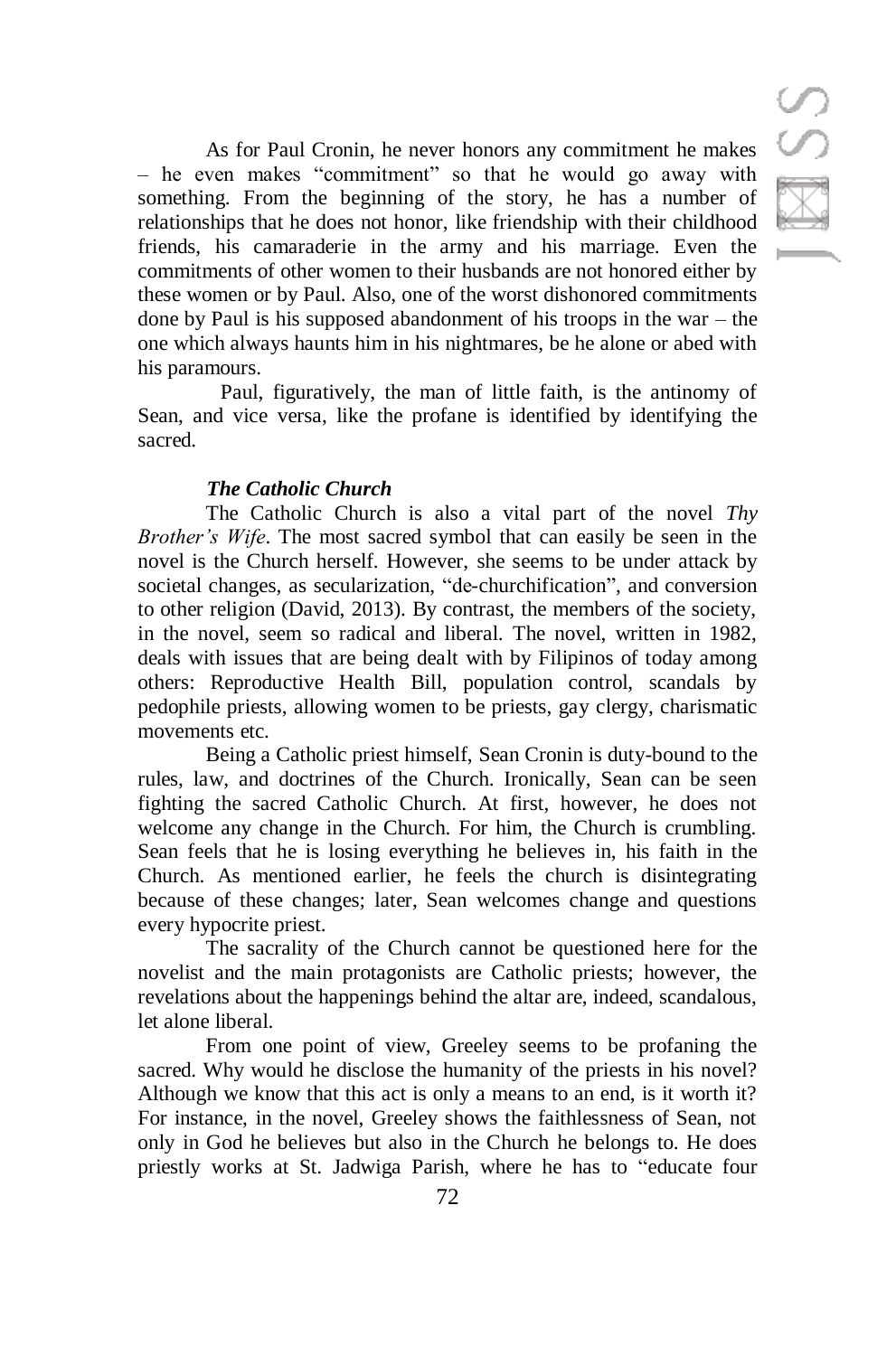#### THEORY, HISTORY AND LITERARY CRITICISM

hundred kids a year... salvage a couple of dozen juvenile delinquents every year… and visit the people of the neighborhood when they're in the hospital or in jail" (90). But he, at the same time, cynically holds that the "Catholic Church has ever done a better thing", as compared to what he is doing. Sean may be just one priest, but readers know better that a single character represents a few people, if not a marginalized group.

Another example for this seeming act of profaning the sacred is the loudest whisper of the presence of homosexuality in the priesthood. As Sean and a minor character, Roger Fitzgibbon, talks about the next archbishop of Chicago, Sean fervently says, "deliver us from a faggot bishop" (164). Roger's remark, however, to what Sean says seems so ambiguous that Sean himself wonders whether it is an agreement or a disagreement: "Oh, come now, Sean. That's not fair. Martin's taste is impeccable, of course, and he has a wonderful eye for line and texture, but you're sophisticated enough to know that doesn't mean anything" (164).

Although the homosexuality of the character Martin Quinlan is not proven, nor discussed thoroughly in the novel, the smoke of that conversation has, certainly, manifests a fire in the Church, so to speak.

Greeley could have kept quiet about these issues inside the Church where he belongs, but he did not. Although spoken in innuendos, no priest dares speak of these moral, psychological problems. Even the issue inside the seminary where nobody should be "too good at anything, much less successful at a number of things… Intellectualism (is) taken to be almost a sure sign of pride" (46). In other words, one of the problems that Greeley implied in the novel (at the time it came out in the 1980's) is the lack of creative seminarians, and even if there are, creativity and academic success are not to be welcomed, better yet, frowned upon – a stance that has been connected now in the dispensation of Pope Francis, the incumbent pope, who even has thought of a team of think-tanks coming from different disciplines to help him administer the Church well.

Most probably, the aim of Greeley here, as all writers' desire, is positive change. He exposes these ticklish, problematic issues inside the seminary, the priesthood and in the Church to spark a call for change. Sadly, the effect is his "notoriety" with his colleagues; some are even accusing him of betraying the priesthood, worshipping Mammon and Money, and "engaging" in sexual activities (for all we know, the confessional box may prove an endless source for his fiction).

When interviewed by Pasquariello (1988), Greeley said that mails are coming from readers who have left the Catholic Church. These correspondences reveal that many are coming back to the Church after reading his novels. Although, the priest-sociologist-novelist still offends many of his colleagues with his novels, many former Catholics return, because they could grasp the message of Greeley's novels, i.e. indeed,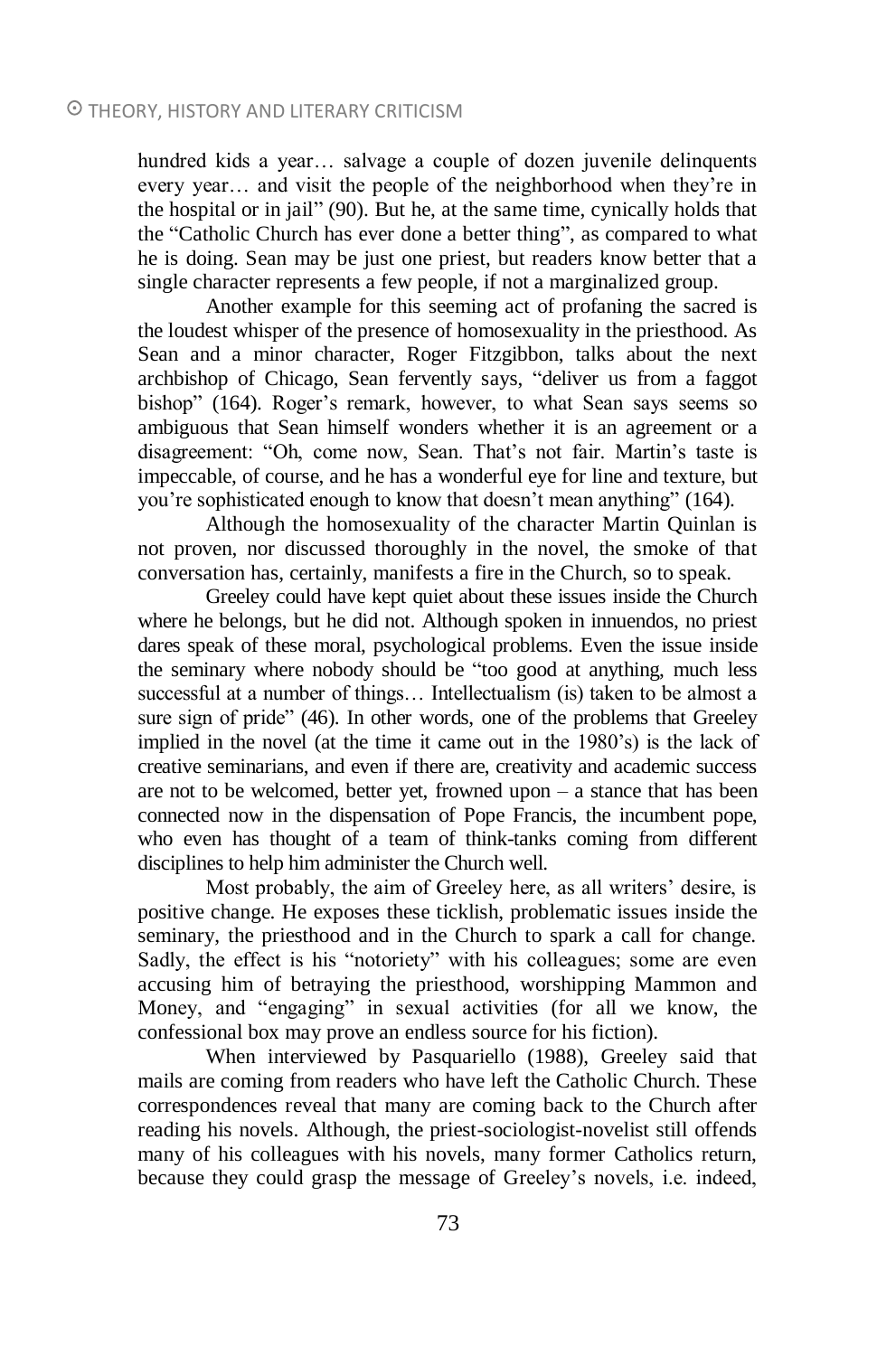IMSS

the priests are mere humans; that the Church is made up of human beings, and since they are composed of men, they are vulnerable to human errors. The focus and object of worship nonetheless does not focus on the people who make up a Church. Such stance re-echoes Boccaccio's singular story in *The Decameron* (1348–1353) to the effect that although Abraham, the Jew, has seen all kinds of evil, corrupting things done by the clergy in Rome, such as lust, greed, gluttony, deceit, envy, arrogance, etc., he still wants to be baptized as a Christian. Abraham, later baptized as Giovanni, realizes that with these kinds of corrupt leaders, still the Catholic Church stands unruffled, the religion continues to radiate blazingly, making him realize that there is something greater than men at work in it.

Sadly, unlike Abraham-turned-Giovanni from *The Decameron,*  seven centuries after Boccaccio's milieu, most of these Catholics in the present who ventured outside the Church are disappointed with the (c)overt corruption in it, such as pederasty among some clergy, dangerous liaisons of a few, even misuse of parishioners' funds – problematic issues which Greeley exposes as well in his trilogy. Greeley indicts how a few parish priests saddled with finances to support their work abscond with parishioners' funds.

Although this example is indeed a complex one, like Robin Hood who robs the rich and gives to the poor, actually a Machiavellian stance in that it is better to set aside morality for the benefit of the people, the manipulation of the Sunday collection and the issue of church money are still irreverent, sacrilegious and unpleasant to the ears. Especially, when Sean told the Cardinal that "third of the parishes engage in practices like this" (192).

Admittedly, the Catholic Church is the highest institution for a Catholic; however in the novel, the high priests seem to lack ascendancy, the moral authority to govern. Most of the time, the priests in the novel appear, or act as mere politicians controlling their parishes and the monetary benefits or that coveted positions in the Church hierarchy could be bought, if the price is right. For instance, when Paul has "visited" Cardinal Eamon McCarthy about sending Sean to graduate school so that he can leave the poor parish he is assigned to. Paul thinks then that he would have reminded them of Michael Cronin's "generosity" to the Archdiocese of Chicago if the cardinal had not released Sean. This representation of politicking probably is another of the many reasons why Greeley is controversial among his peers.

#### *The Seven Deadly Sins*

Another most striking part in the novel is Greeley's inclusion of some of the seven deadly sins as "found in the works of several spiritual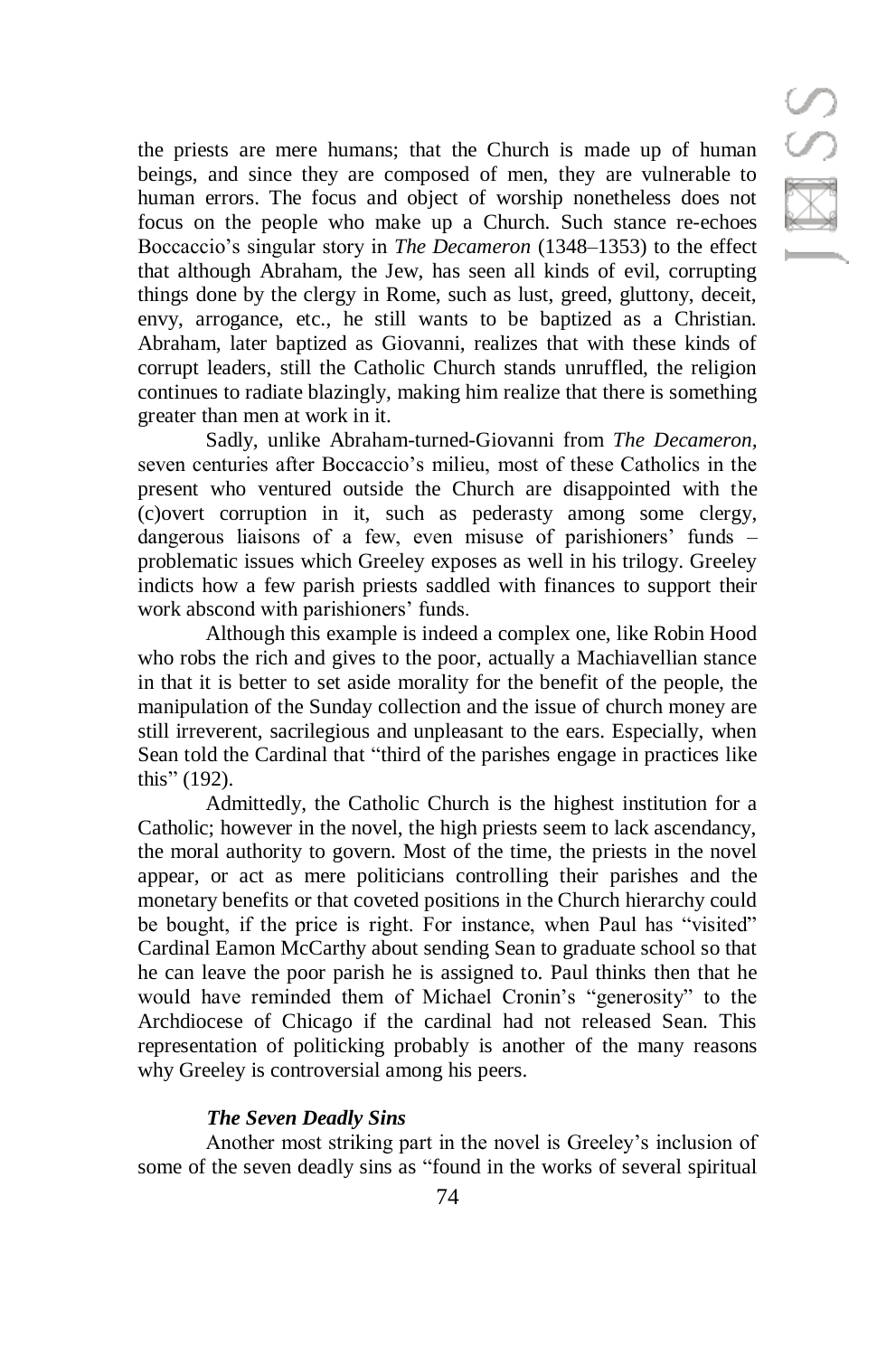writers and theologians, including Saint Thomas Aquinas, a leading Roman Catholic theologian during the 13th century" (Microsoft Encarta 2009, retrieved September 30, 2012).

At first reading of the novel, one may not really identify the seven deadly sins; however, when one tries to look at the profanities present in the novel, the extremities of the character's attitudes, especially those of Paul and Sean, seem to mirror these deadly sins. Despite the absence of some in the novel, like gluttony and sloth, the sins of wrath and avarice are vividly shown.

As seen, Paul Cronin, who represents all that is profane, personifies most of the deadly sins, if not he himself is envy and lust incarnated. For Durkheim, however, Paul is not profane because he does mean and engages in evil things, but because the things that he does are socially unacceptable. He does things in the dark, so to speak, so that the society would not see him acting differently from the group. Most especially, as a politician, he should hide these unspeakable deeds, for politics is all about perception, as they say.

For instance, his illicit affairs, with Chris Waverly and the mother and daughter, Maggie and Nicole Shields, to mention a few, have brought him so much carnal pleasure that he no longer thought of the consequences of his indiscretions. His unquenchable thirst for the call of the flesh has almost brought one of his daughters to her death when he left them on the beach, while he enjoyed his clandestine affair. In the end, his own *hamartia* has brought him his own downfall, when he let Nicole Shields die in the burning hotel, during his campaign. He is already considered a hero because he has helped others escape the burning hotel, like when he is given the Medal of Honor for his "bravery" in the war where many died, supposedly because of his heroic deed of fighting off the enemies and staying alive. Nobody knows, except one, that he survived the attack because he was too scared to fight and ran off.

However, in trying to wake the drugged Nicole, he realized that the naked Nicole would spark another issue, if not a scandal, so he just leaves her in the hotel. Unfortunately, a certain Helen Colter, a junior staff aide to the Congressman Cronin, knows that Nicole is with Paul. When Chris Waverly discovers this fact, she devours it. She almost releases the scandal to the media, but has a sudden change of heart after speaking with Father Sean.

However, Paul's conscience drives him to a state of confusion which eventually leads him to his anomic suicide, to use Durkheim's own classification.

Nevertheless, Paul may not be the only one committing the despicable deeds in the novel, as Greeley implies that politicians do the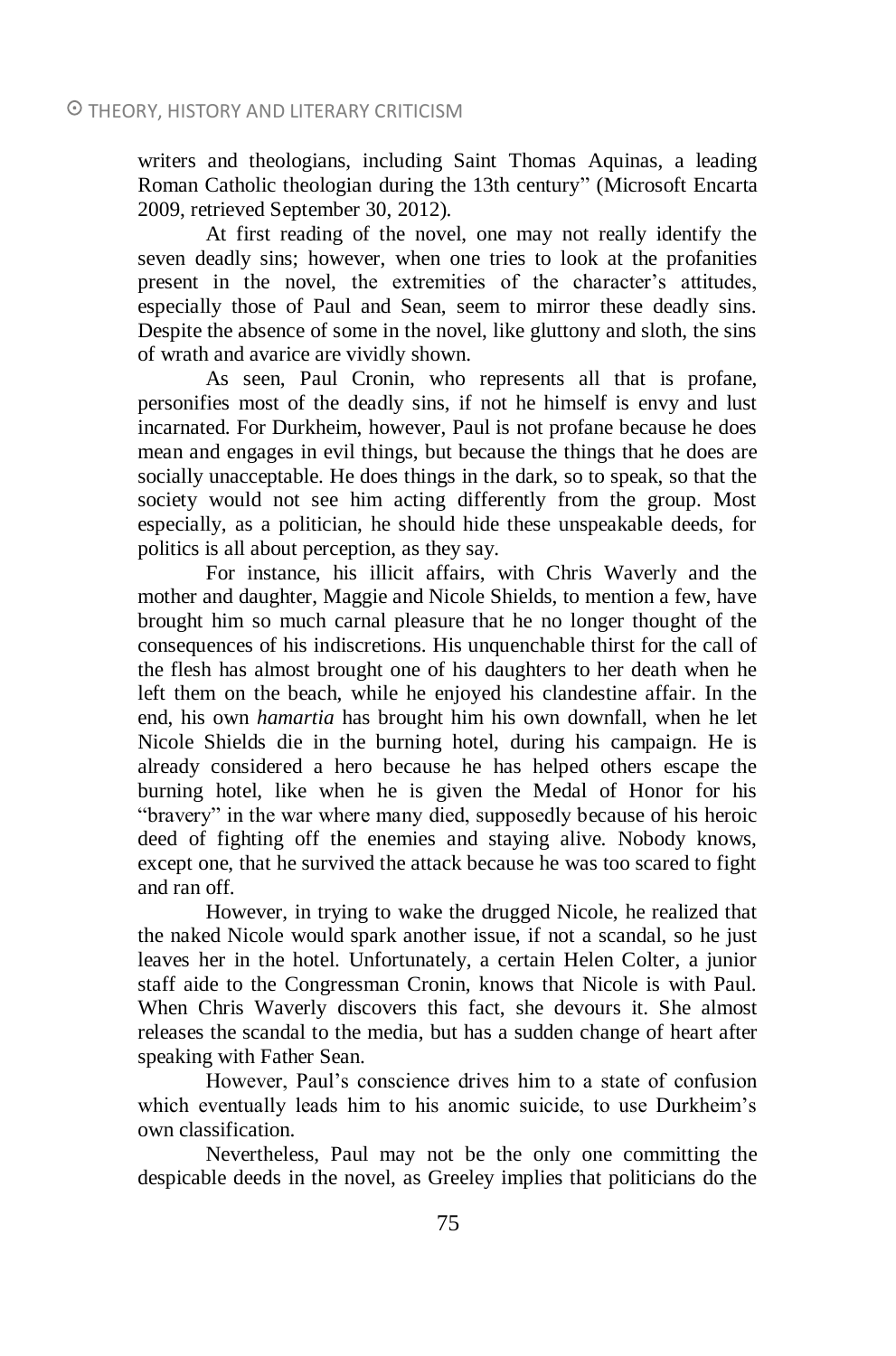same, if not worse. He is a representative for the corrupt politicians, and even the lustful ones. Other politicians are doing it covertly, especially those politicians and priests in the novel. Still the same, they do things under cover of darkness, because the society does not condone these profane and hedonist deeds.

Besides, Sean personifies some of the sins which make him more human than what other people expect from priests like him. He exhibits and practices lust, pride and wrath. For instance, the way he lusts after his brother's wife: "his hands traced the outline of her face, her shoulders, her arms, her body, slowly, as if he were unveiling a statue; he undressed her until she stood naked before him. He lifted her long auburn hair back over her shoulders so that nothing hid her from him. Again, his fingers gently outline her body" (172); the way he is proud of his priesthood: "the truth is, you damn fool, that what bothers you is not the sin, which God forgives, but the mark on your stainless white record" (205); and, the way he reacts when he discovered that his mother is still alive and exiled by his father in a hospital, even when he is warned by Nora that he would regret it for the rest of his life: "He deserves to be killed" (222).

At that moment, Sean is not a priest but a son who longs for his mother, who wishes that his mother were alive, who just discovers his mother is alive after all these years he has suffered the loneliness of "motherlessness" since childhood. What factors would drive a man to kill?

Although, Mike Cronin does not die after Sean rages about his mother's exile in the mental institution and the secrecy of this exile from him. Mike has never spoken again after his stroke.

#### *The Physical Act of Love, sex or lovemaking*

Whether Greeley views the idea of the physical union of men and women from a religious', sociologist's or fictionist's construct is moot and academic. In his very own words, using Father Sean as his mouthpiece, Greeley avers: "Lovemaking between a man and a woman can mean many different things. Through lovemaking, lovers forgive one another, show their gratitude to one another, declare their love, renew their vows, chase their anxieties and their anger, re-establish communication, make life livable for one another, challenge, stimulate, excite, and reassure one another. Also, of course, it is the means for continuing the human race" (226).

Conservative Catholics would reject this statement, for when Sean himself declares these words in a forum-consultation many have been outraged. Coming from a priest, this stance is not welcome, most especially by the members of the clergy. However, Sean explicitly states these words about lovemaking, he and Nora have already made love to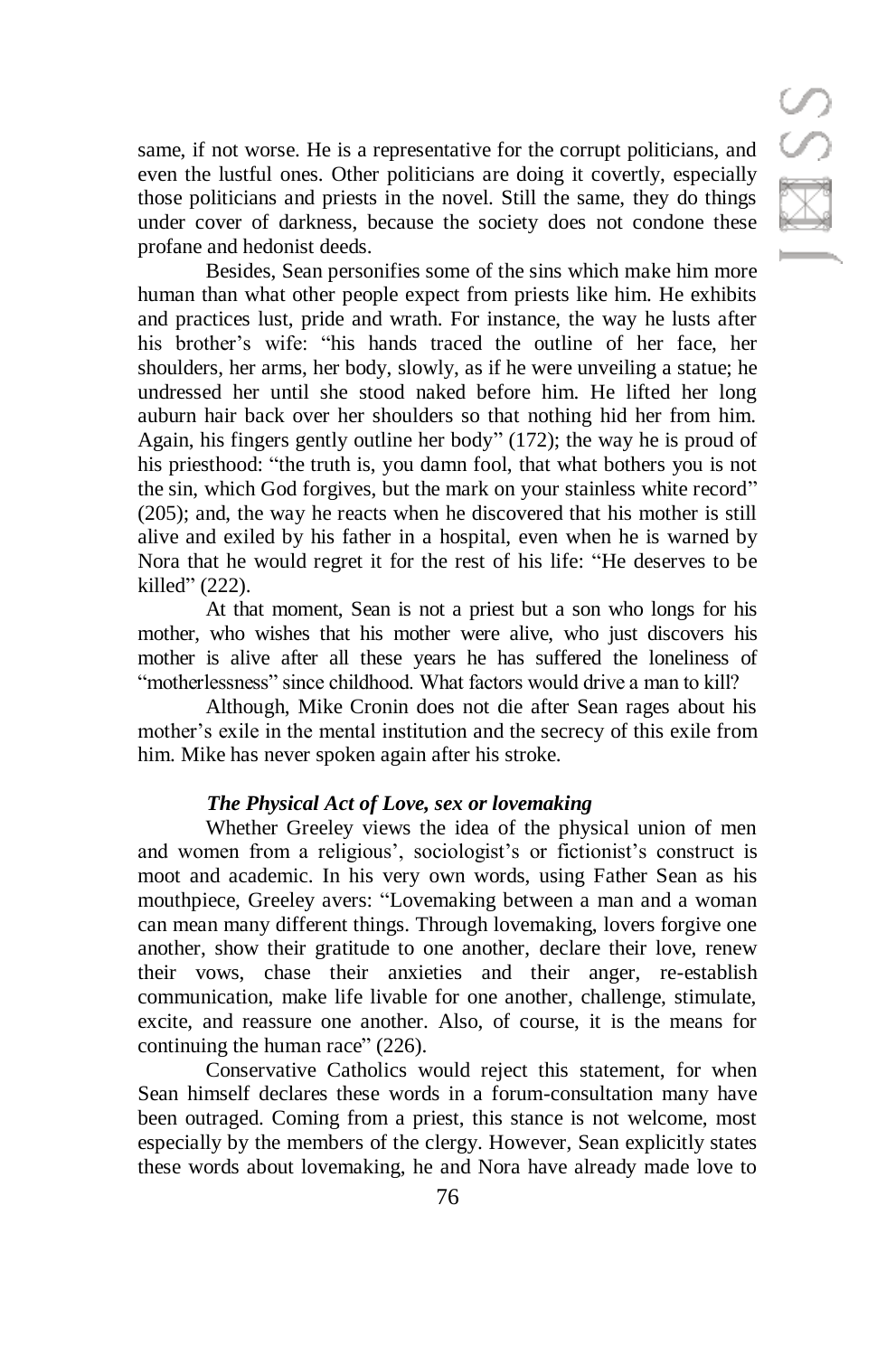each other. This speech nonetheless does not spark a doubt on the celibacy of Sean. Moreover, such discourse results in Sean's and Nora's eventual lovemaking and leads to the former's negative attitude towards the Church. Somehow, he talks in such condescending tone to be cast outside the fold of the Church, let alone freed to his heart's content to be with Nora. Ironically, as stated before, these techniques Sean uses only increase, unconsciously, or paradoxically his popularity to the Vatican.

Indeed, this very much opposed element by the clergy appears too difficult to label. Is lovemaking sacred or profane? Greeley himself, through Sean Cronin, believes that the act itself is sacred. He reinforces the thoughts Moore, an ex-religious Trappist monk, musicologist, psychologist, states in *The Soul of Sex* (1998): "Matrimony is a form of soul work, and marriage is the most potent alembic available to us where we can become initiated into the rudiments of community and the basics of intimacy. In this context sex is the primary ritual. It's one thing to resolve arguments and tensions in a marriage through conversation and counselling, but it's another to perform the mysterious rite that addresses the deepest mysteries of the union" (203).

In the novel under study, however, the physical act of love appears much profaned. Most of the acts done by lovers in the novel are by unmarried couple – especially Paul and his women, even between a priest and his sister-in-law, between a priest and a married parishioner, between a politician and a hooker, or between pedophile priests and victimized youth.

As implied in the novel, God wants His people to cherish physical intimacy. Conversely, the other priests are horrified by Sean's stark statements to the effect that lovemaking should be enjoyed. For others, it should only be used to procreate and deriving pleasure would be tantamount to sin.

Following the thought of Durkheim on the sacred and the profane, we may place the physical act of love on an ambiguous situation. Some would say it is good and enjoy it (shades of Raul Manglapus' (1918–1999) notorious statement); some would say it is not to be enjoyed and should be used for procreation. Still, from the moral construct of the characters in the novel, as well as those who agree with Sean, this physical act is a sacred symbol for love – supported by Marsden (1987) that, "the more satisfying the sexual relationship with one's spouse, the more gracious is one's image of God – Saint Paul has finally been empirically validated: sex is the Great Sacrament" (176).

#### *Suffering, as a means of cleansing the soul*

In *Ascent into Hell*, the most emphatic sacred element is suffering, the main theme and subject matter of this novel, since the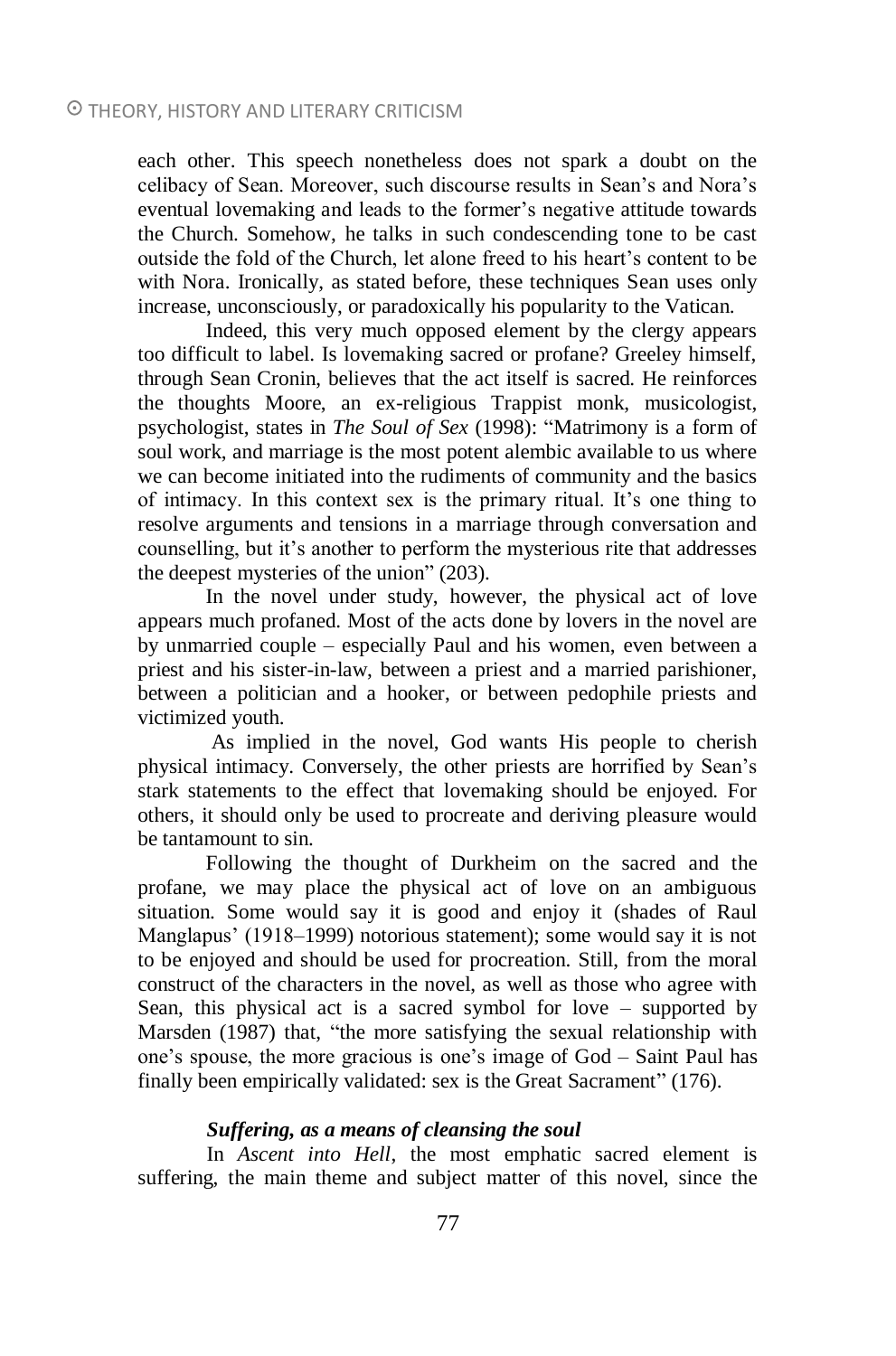second novel in the trilogy echoes the Good Friday liturgy. Becker (2000) says it in a more metaphorical way: "it portrays the crucifixion and spiritual death of a man who eventually rises from a spiritual death to a new life in Christ".

The protagonist's (Hugh's) suffering, however, is self-inflicted. The Donlons' belief that anything pleasurable is sinful seems to be the antinomy of hedonism which implies that every pleasurable activity is good. Tom and Peg Donlon have taught this belief to their son Hugh who takes it hook, line and sinker. This point of view on suffering – the Weberian concept of theodicy of suffering – made their lives complicated. For instance, the animalistic sensuality and passion of Peg towards sex makes her life complex. She presents herself as a pious Catholic, while hiding her lust for her husband. Though she only lusts for her husband, she feels guilty whenever her hunger for sex gets fulfilled. She believes that she should not feel that pleasure in marital sex, and feeling that pleasure is sinful. By contrast, when one is faced with great pressure, for instance Hugh, when he realizes that he has this craving to be loved by women, he has turned to the priesthood just because it is "the hardest thing to do". Such decision reinforces the Donlon's stance: the one thing that you do not want to do is the one thing that one should do to please God.

However, this belief brought Hugh to his own downfall. When he opts to be a priest rather than to marry Maria, because being a priest is the "hardest thing to do", just after realizing that he wants to be with women, he is bound to suffer. From the beginning of the novel, there is this mood that makes the reader uncannily sense that Hugh is not called for priesthood. Nonetheless, the his parents' teachings which he has carried throughout his life goad him to think that he is doing the right thing, the moral thing, and the will of God.

Another instance is when Hugh subsequently impregnates Sister Liz; he prefers to marry her, despite the advice of his mother, sibling, and friends not to. They consider marrying Liz as a wrong turn for Hugh; especially he plans to leave the priesthood. Also, they pronounce and intuitively feel that Liz is a bad woman for Hugh, which is proven right much later in the story. Regardless of all the admonitions, Hugh still marries Liz, because it is again to him "the hardest thing to do"; therefore, it is the will of God, as he has contended from the very beginning.

### *Promises, broken and kept*

Although promises are the main concerns of *Thy Brother's Wife*, promises also abound in *Ascent into Hell* and bound it. For instance, when Hugh Donlon promises (158) that he will not sleep with Sister Liz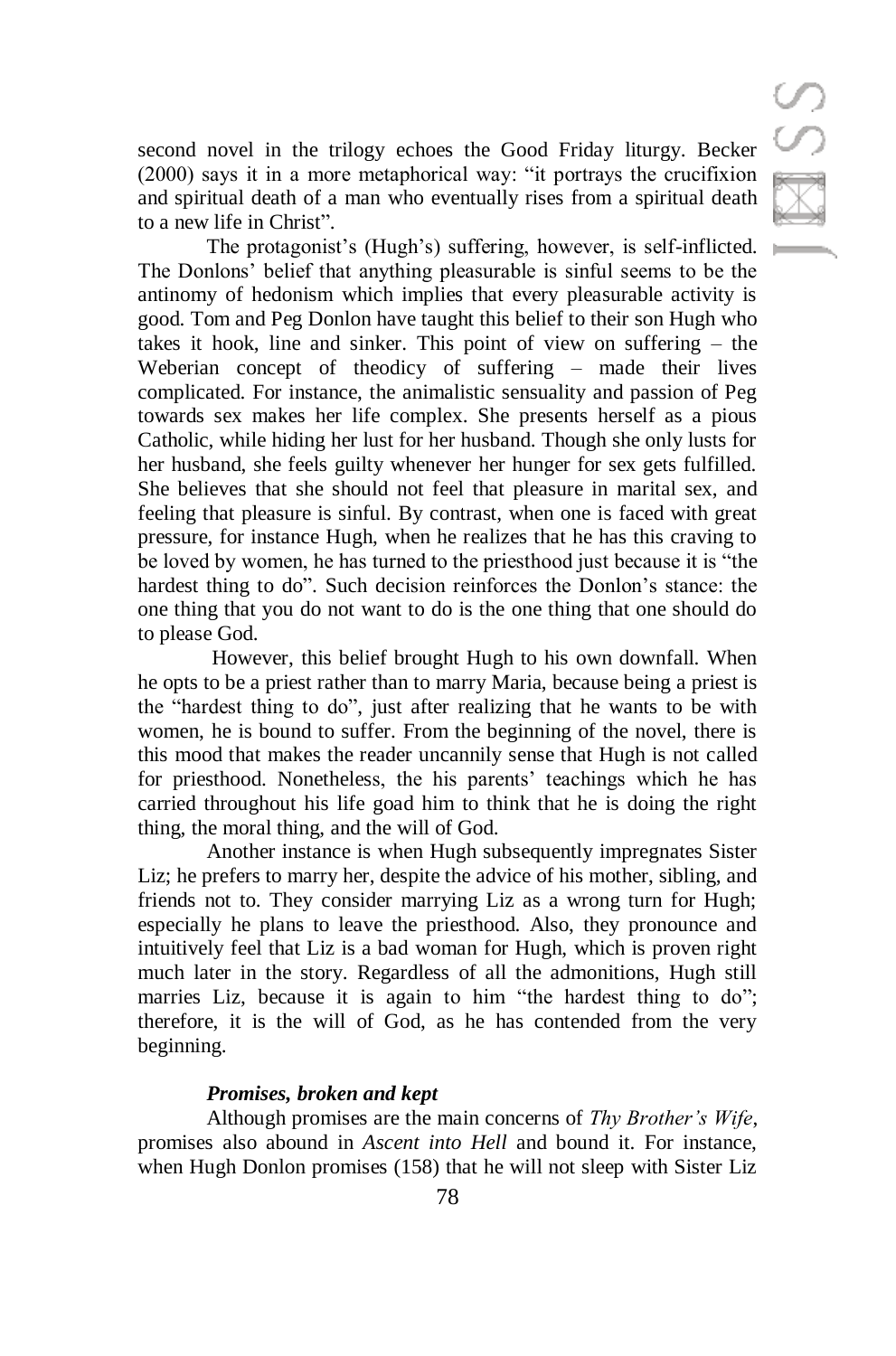again, he is very much guilt-stricken that he vows he will never be that bestial again. Unfortunately, the reader sees a few pages later that the pledge has become conditional. His conviction softens and later plunges him into the abyss of sin with complete abandon.

He knows full well that he has violated his priestly vows of celibacy and abstinence. Although Sean Cronin has equally done so, he is able to keep his promises and priestly vows, but when Hugh has committed adultery, he regrets at first and seems to have remorse, yet later put himself further into sinning. He leaves the priesthood, much against the advice of his colleagues and friends (and consternation of his parents and sibling) to marry the impregnated nun, Sister Liz.

This marriage, however, is also bound to crumble down. While Liz has joined a group of ex-nuns and ex-priests, she has also estranged her two children from their father. This makes Hugh feels alienated from his own children, as he feels alienated from God.

#### *Lustful Characters*

As also seen in *Thy Brother's Wife*, lust pervades the second novel of the *Passover trilogy.* Although this is just one of the Seven Deadly Sins, the other sins are not that emphatic, if ever present, in it.

Not only in Tom and Peg, but most of all in Hugh, lust seems to be the air they breathe, so to speak. Yet, the gravity of concupiscence is emphasized because they find extreme pleasure in it. And as the reader is made aware, the Donlons believe that all pleasure is wrong, but the more they fight against this carnal feeling, the more they succumb into sin. The situation seems to tell the reader as well that this pleasure makes it difficult for these people to feel remorse. As the American critic Kelly (1998) says "fornication is an ambiguous sin: it is difficult to feel sorry for something so pleasurable" (161). Traditional Catholics, though, would term it a callous conscience, the carnal sinners fit in Dante's second infernal circle in the inferno.

But, as cited earlier, Marsden claims that "the more satisfying the sexual relationship with one's spouse, the more gracious is one's image of God" (176). This statement only supports the statement by Hugh's confidant that the reason behind his lustful nature is his search for God (246). Reworded, ironically, as he sins continuously, he is looking for God's presence in his profane lifestyle. This paradox only supports the implication that Greeley seems to say that in order to fully experience sacrality, one should pass through profanity.

#### *The Family, the most sacred of all relationships*

Ironically, in *Thy Brother's Wife,* Paul Cronin has manifested one good quality, which is also shared by other characters in the novel,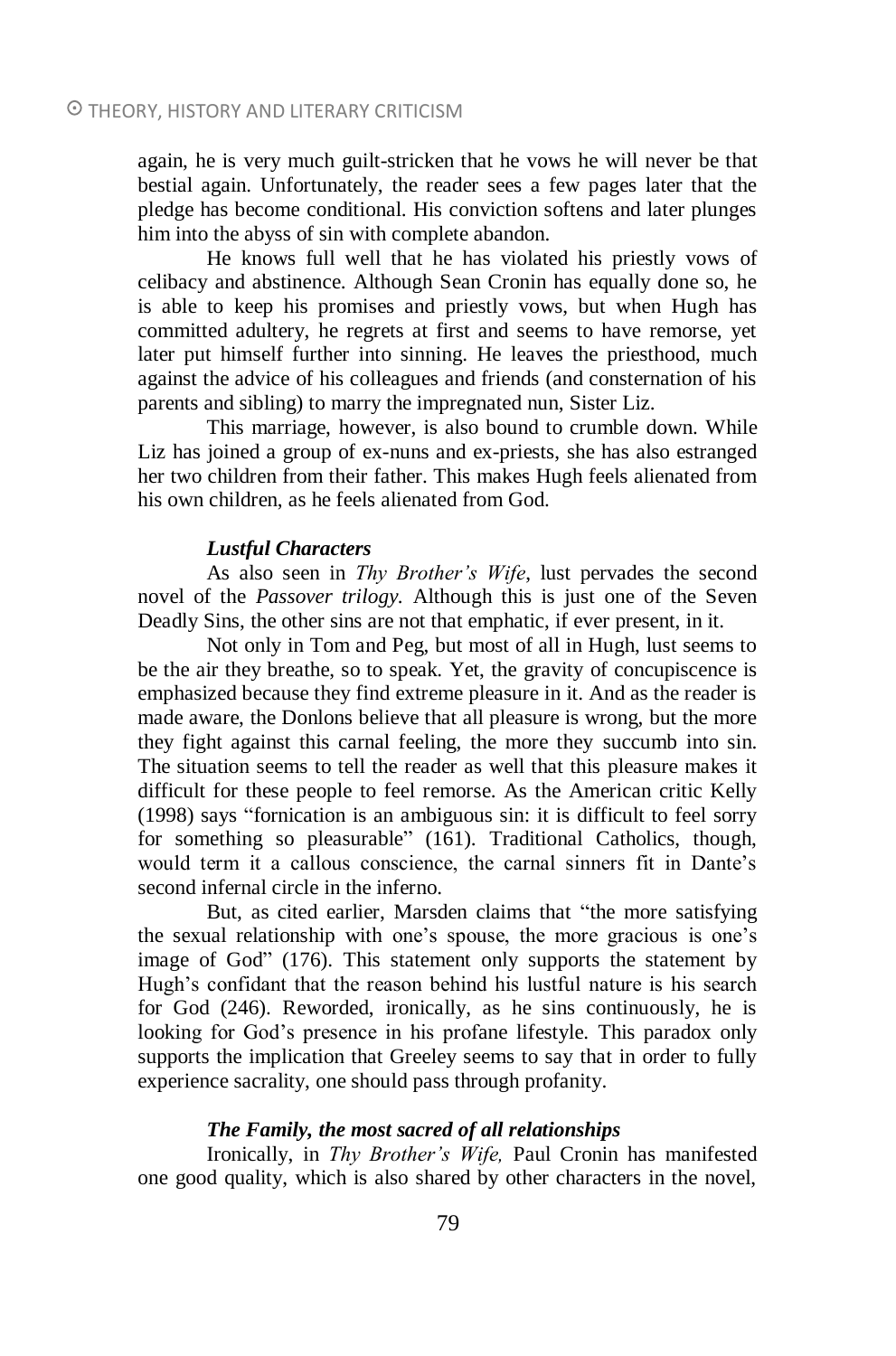i.e. his loyalty, love and respect for family. Paul has demonstrated this trait all throughout the novel. For instance, when his brother Sean has faced difficulty in the politics of their place, Paul secretly helps him. Even in the politics of the Church, Paul has tried his clout and has succeeded in helping his little brother by influence peddling, if not by frustrated bribery.

However, this treatment for the sacred has its limitations for Paul. When he has heard of the truth that his long-missed mother was still alive and confined in asylum, he just holds his peace and does nothing, for after all the news and his involvement should not affect his political career. He fears that if the voters would know the family's skeleton in the closet he will lose his electoral bid as a senator.

As for Sean, family is everything. Even if Nora is not his real sibling, but an adopted sister, he treats her as family.

The sacrality of family relations is also mirrored in *Ascent into Hell.* Although Tim and Marge Donlon, siblings of Hugh, seem to be distant from their Irish-American parents, the love and respect for their parents still pervade in the novel. The two, however, do not want to be enclosed by their control-freak parents so they rebel in their own ways seeking their individual emotional space. Hugh, though, has been oriented and prepared to be a priest from the moment he was born so that invariably he is programmed or pre-conditioned to obey his parents "for this is right." It is not seen in the entirety of the story, however, that he chooses to obey them, because it is the most difficult thing to do, i.e. the Donlon belief.

After being an apostate, on account that Liz is pregnant, Hugh marries Liz, only to find out after the ceremony that Liz is not pregnant at all.

Since Hugh no longer has any source of income, he has joined the company of his brother not only as a business partner but also to act as his brother's keeper (186). In 1979, he is appointed as the Ambassador of the United States of America to the People's Democratic Republic of the Upper River in East Africa. However, when Tim's company gets bankrupt (because of his workings) and money from the Commodity Futures Trading Commission has gone "missing," the FBI does not fail to see the conflict of interest that made Hugh a suspect for concealing or hiding million dollars' worth of silver. Hence, Hugh Donlon is jailed.

From here, the readers see the difference between Paul Cronin and Tim Donlon as brothers, though they are portrayed as profane characters.

To worsen Hugh's feeling of dismay, Tim Donlon together with a woman and her children died in a plane crash – only to find out later that the woman and children who died with Tim are Hugh's children and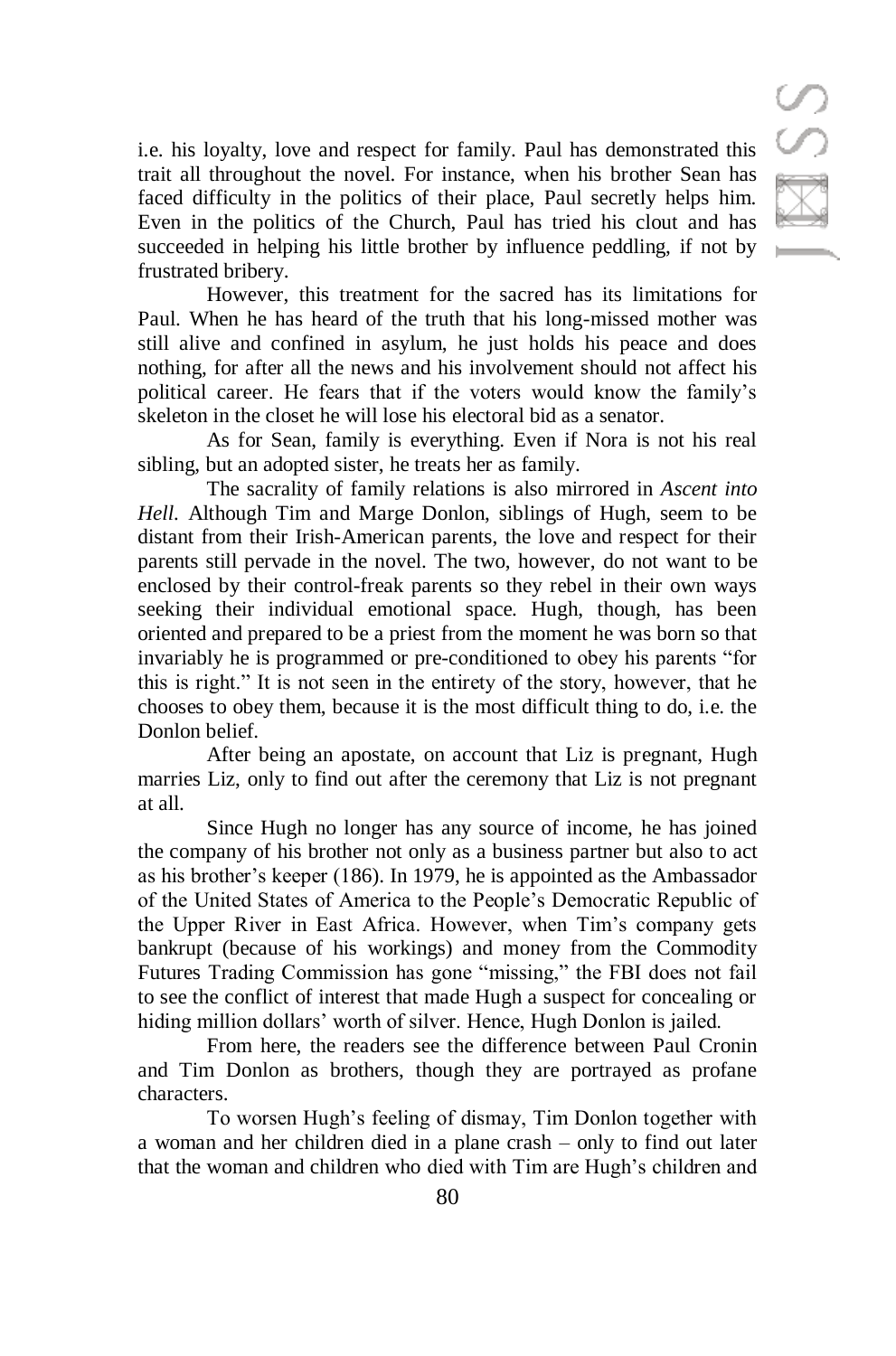his wife, Liz, who are planning to live together before the plane crash. This event, though horrible, shows only that for Tim and Liz family is not sacred or even significant as long as they follow their pleasures.

More pointedly, the family is a recurrent sacred element in the trilogy, but what makes *Lord of the Dance* different from the two other novels is the gravitas – the burden of weight – and effect of the family secrets present in the final volume.

In *Thy Brother's Wife*, the readers see the family's secrets that are kept for the sake of the family's name, i.e., the real father of Sean Cronin is a fallen priest and his still alive, presumed dead mother stays in an asylum. The only negative impact after the discovery is the cardiac arrest of patriarch Mike Cronin, which is triggered off by Sean's wrath, as he confronts his father (223). The scene smacks of stichomythia of Greek tragedy:

> *How did you and Jane do it, Dad? How many people did you bribe? How many cops and doctors and undertakers did you have to pay off?*" *Mike Cronin was shaken by every word spoken by his son,* "*It was easy*," *he said, his voice weak.*

Mike Cronin then explains how he has decided to put away Sean's mother after the third attempt of Mary Eileen, his wife, to kill their baby, Sean. He has paid the doctors, police, undertakers, and chauffeur and had a closed casket wake.

In *Ascent into Hell*, the only secret held in the family is the passionate love and marital sex between Tom and Peg, a secret that does not affect anyone but the couple themselves for, in their Puritan upbringing, they feel they sin, as they feel pleasure from their physical intimacy.

Interestingly, the *Lord of the Dance* – like a detective, mystery novel – is full of secrets worth tracking or unravelling. The reader is hooked on as s/he follows the investigations of Noele and just like any mystery and detective novel, the clues to the puzzle bring the sacrificial lamb of the Farrells inevitably closer to the fringe of danger. Seemingly, nobody from the family is telling the truth, for they have their own relative versions of the fateful night Uncle Clancy died. In the end, the reader has seen that everyone was lying and Clancy's death appeared far from being the only intriguing death in the family. Also, in the process of looking for truth, triggered off by a simple school homework, Noele ends up brutally gang-raped by three mobsters whose bosses have connections with the death of Florence Farrell.

Ironically, these secrets are needed to be unearthed and searched for by Noele, and even the suffering she has inevitably experienced is very crucial for the resurrection motif pushed in the story.

Nevertheless, the secrets kept in the family have created a huge ordeal not only for them, but more distinctly for Noele herself who is an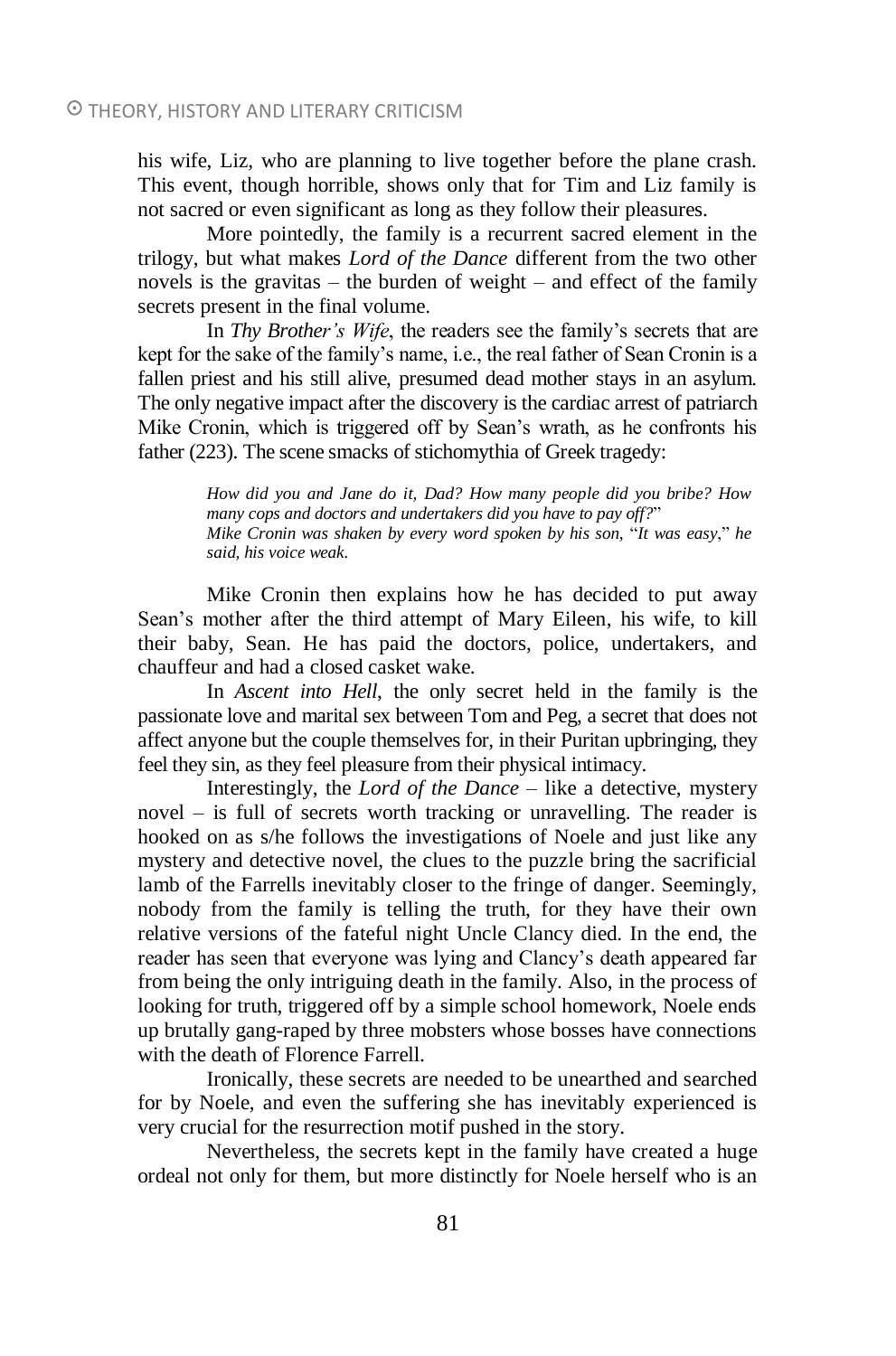innocent victim of the sins of her relatives, short of saying to the effect that the parents' sins are visited upon the children. Secrets, indeed, should not be welcomed in the family; however, if secrets unavoidably pull down or desecrate the family instead of holding it sacred; their discovery is equally inevitable.

# *Resurrection, and its other forms*

Correspondingly, *Lord of the Dance*, the last part of the trilogy, celebrates the feast of the Resurrection, specifically the Easter Vigil Liturgy, in which fire and water, symbols of the sexual union between a man and a woman, stand for the new life of Jesus Christ generated by his resurrection and offered to all in His name through His Church (Becker, 2000).

Although a priest exists in the novel, the story no longer revolves around his kind but gravitates towards Noele Marie Brigid Farrell. Greeley describes her as "a Celtic goddess of nineteenth-century illustrations of Irish folklore books, strange, unreal, almost unearthly. Her long, bright red hair contrasting sharply with her pale, buttermilk skin, swept across the room after her like moving fire" (p. 11).

Conceived on Easter, she was born on Christmas making her a metaphor, if not a probable analogy, for the Catholic Church. Besides, her Frenchy name literally means Christmas.

Many kinds of death – from physical to psychological, even social to the spiritual – exist in the novel to imply the religious, eschatological constructs of revival and resurrection. Everything starts with a simple homework of Noele about the family, but this research on family history becomes a search for the truth in the Farrell family. Many questionable deaths apparently occurred in the Farrells' lives, like the death of Florence Farrell, Noele's grandmother, of Clancy Farrell, father of John and Roger Farrell. Realistically however, these deaths are biologically irreversible.

However, the death of Noele's Uncle Danny, who turns out to be her real biological father, is overcome when Danny returns from the dead, so to speak, he is far from being considered clinically dead, but a prisoner of war.

The same thing happens to Noele herself when she has been kidnapped, violated, and sodomized. Although she does not really die in the novel, an equivalent to spiritual or emotional death, but true to her personality, she "resurrects" as a much stronger, better person. Through her as well, the Farrells are able to face squarely the true problems of their family. The "duplicity, deception and death" that marred down their family have been removed by a sixteen-year-old who rises from the ashes of emotional and spiritual degradation and humiliation.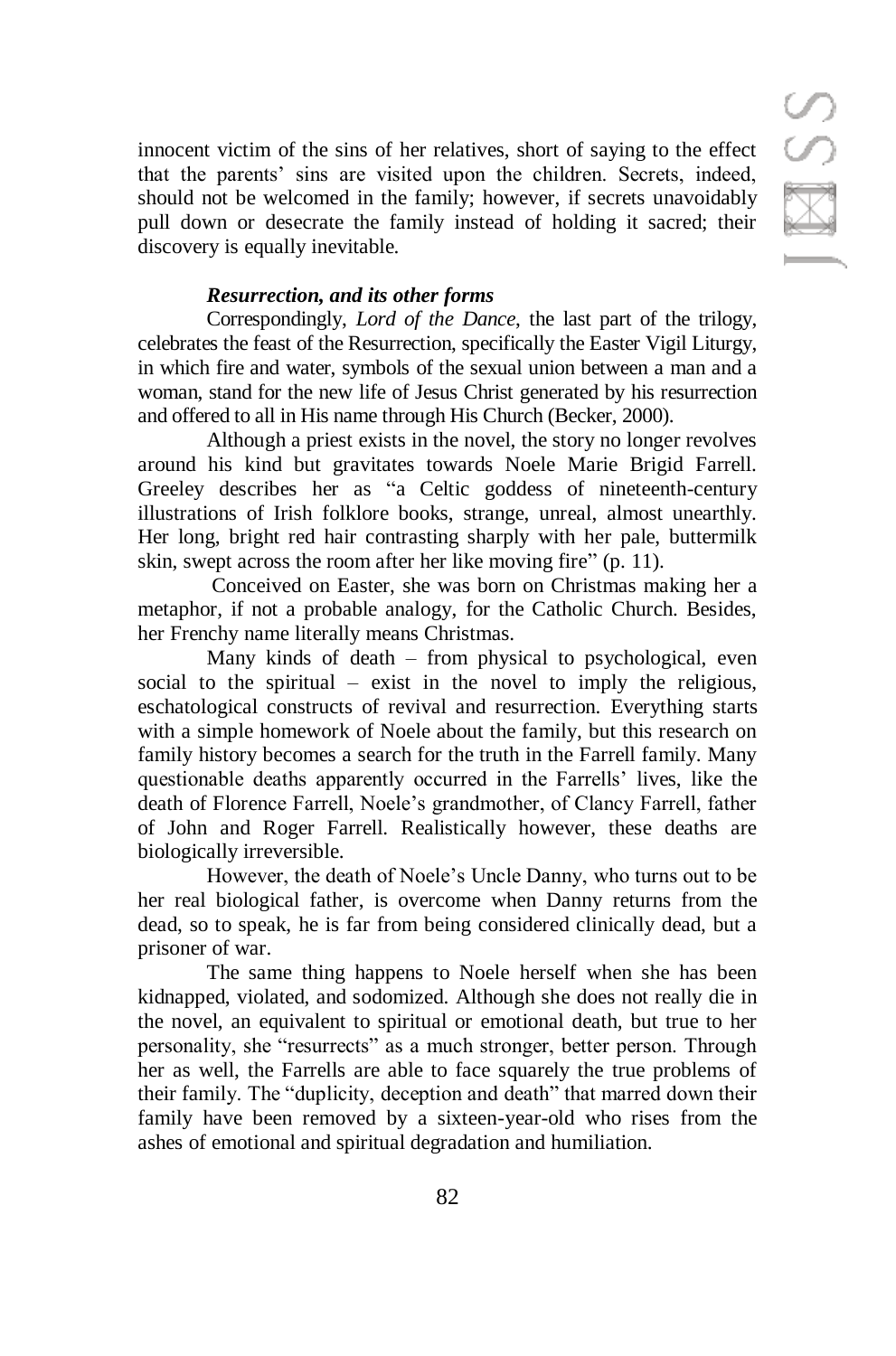#### THEORY, HISTORY AND LITERARY CRITICISM

Analogically, the sufferings, humiliation and death of Jesus Christ may be seen in the tribulation, humbling and "demise" of Noele. As she represents Jesus and the Church, she, indeed, needs to undergo what she has experienced to open the eyes of her family, and in some sense, save them from themselves. Also, the "emotional" resurrection of Noele is, indeed, analogous to the resurrection of Jesus. True to the theme of the novel and the message of Easter Sunday, Noele needs to be reborn to be stronger than before and to save her loved ones, even if it means saving them from themselves.

#### **Conclusion**

Greeley has shown in his *Passover Trilogy* that the harmonious fusion of the sacred and the profane is ultimately relevant in shaping the lives of the people, i.e. the characters in the novels, especially in terms of their moral rebirth and sense of renewal. The dichotomy of the sacred and the profane, however, would only create confusion and chaos. In fact, because of their sense of humanity and spark of divinity, the characters are drawn to commit or engage in the sacred and the profane, as much as they tend to demonstrate antimonies of love and hatred, courage and moral cowardice, compassion and nonchalance.

Greeley, through the sacred and the profane, also metaphorizes and personifies the Church by showing the motherly principle of love of God in the characters of his heroines, therefore, making the divine feminine acceptable in the perspectives of the laity.

#### **REFERENCES:**

Abercrombie, Nicholas et al., *Dictionary of Sociology*, Great Britain, The Chaucer Press, 1986.

Abrams, M. H., *A Glossary of Literary Terms*, 7<sup>th</sup> edition, Florida, Harcourt Brace College Publishers, 1999.

Allan, Kenneth, *Explorations in Classical Sociological Theory: Seeing The Social World*, USA, Pine Forge Press, 2005.

Becker, Allienne, *The Divine and Human Comedy of Andrew M. Greeley*, USA, Greenwood Publishing Group, Inc., 2000.

Berger, Peter L., *Invitation to Sociology: A Humanistic Perspective*, USA, Anchor Books, 1963.

Blesh, Rudi & Scott Joplin, *Black-American Classicist, Introduction to Scott Joplin Complete Piano Works*, New York, New York Public Library, 1981.

Boccaccio, Giovanni, *The Decameron*, Trans. Guido Waldman, Great Britain, Pure Tech Corp, 1993.

Cavill, Paul et al., *Christian Tradition in English Literature*, Zondervan, Grand Rapids, Michigan, 2007.